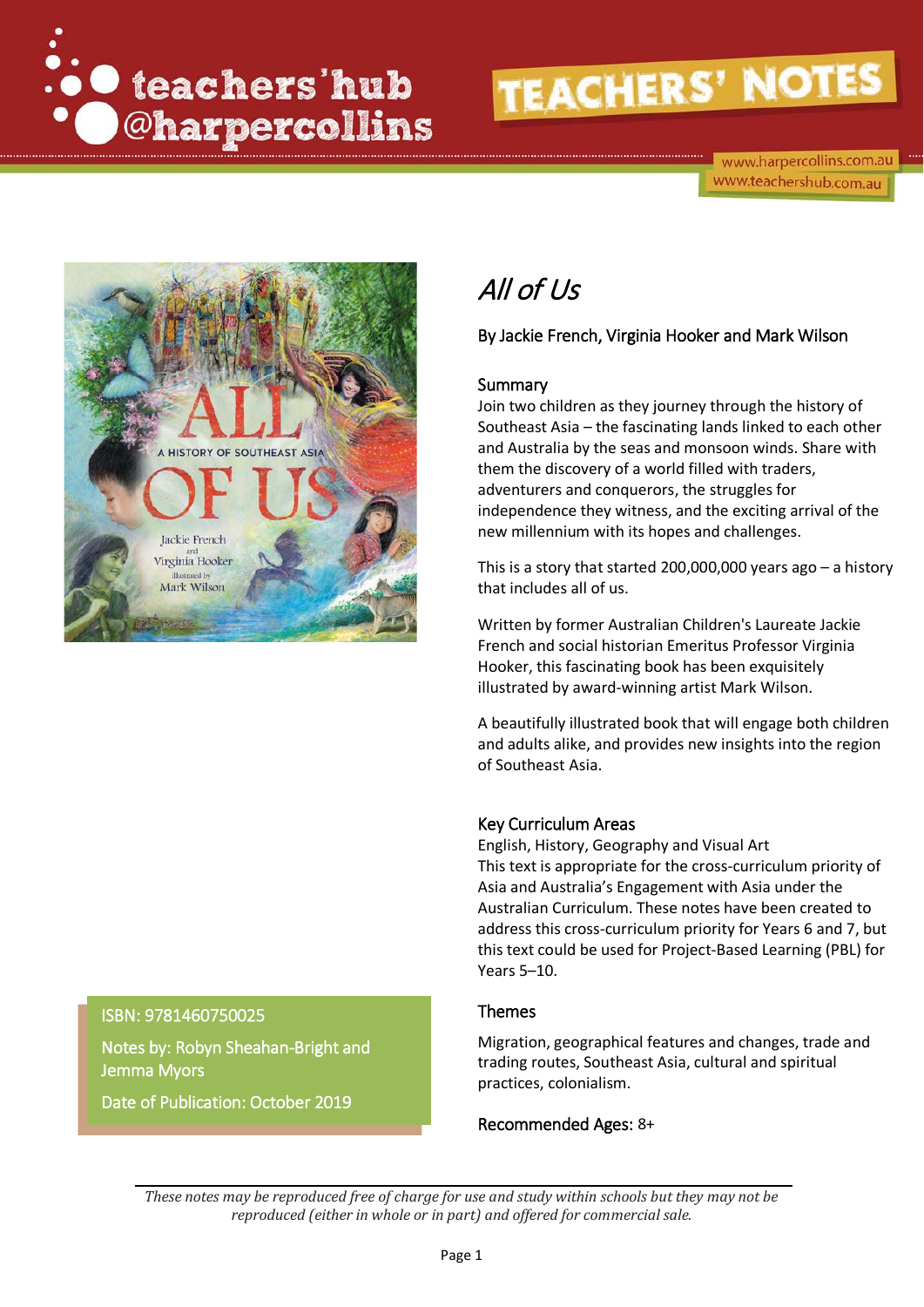

www.harpercollins.com.au www.teachershub.com.au

### BEFORE READING

### **Content of** *All of Us*

Sections

- Finding the Way 200,000,000–40,000 BCE
- Timor-Leste 45,000–5,000 BCE: Living in caves near rivers and beaches
- People on the Move 5,000-500 BCE
- East Java 200 BCE: Trade and exchange
- Melaka Straits: Always linking East and West
- Srivijaya  $7<sup>th</sup>$  to  $13<sup>th</sup>$  centuries: Loyalty to the Buddha and the ruler
- Massive Monuments 8<sup>th</sup> to 16<sup>th</sup> centuries
- Angkor 802–1432: Temples and towns
- Islam Taken on Board: 15th century trading patterns
- Melaka 1400s–1600s: Europeans come and go
- Southeast Asia and the Pacific:  $16<sup>th</sup>$  century trading patterns
- Philippines 1600s: Winds of change
- Makassar 1750s: Exploiting the seas
- Steaming Ahead: 19<sup>th</sup> century
- Bangkok 1800s onwards: Thailand enjoys its festivals and freedoms
- Colonial Rule: Early 20<sup>th</sup> century
- Hanoi 1930s: Learning from, then leaving France
- War in Southeast Asia 1941–1945
- Singapore 1942–1945: Defeat and suffering
- New Nations 1945 to now
- Southeast Asia 1960s–1990s: The challenges of independence
- Southeast Asia and its Partners 1990s–2000s
- Southeast Asia Now: *Kita semua*, all of us
- Immerse students in Southeast Asian culture by creating classroom book and resource displays.
- Allocate one of the countries or regions featured in *All of Us* to individuals or small groups of students, and ask them to research its history over the past 500 years.
	- o Which countries are easier to research than others?
	- o Why is it difficult to find information on some countries/time periods?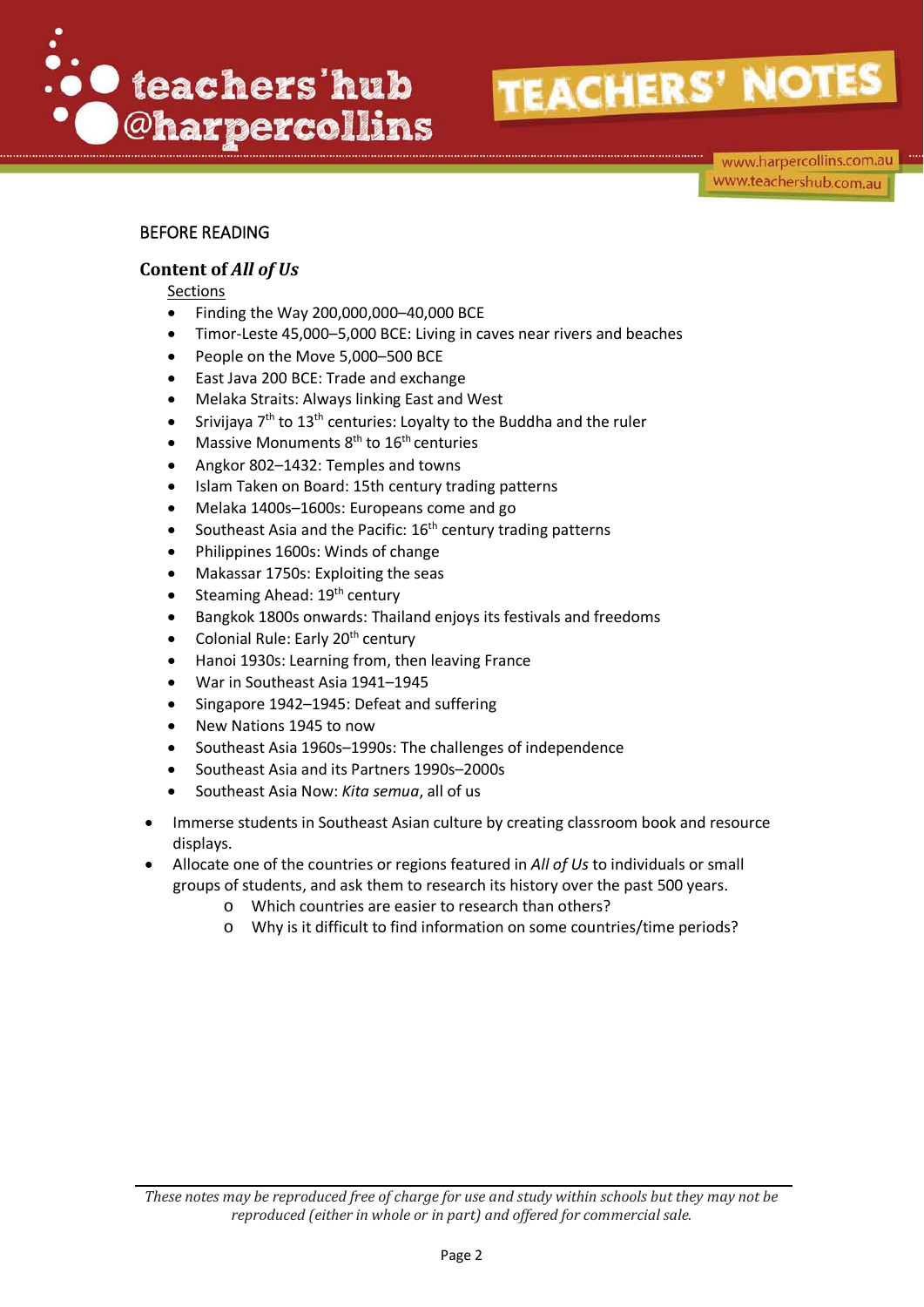

www.harpercollins.com.au www.teachershub.com.au

# Curriculum Area: ENGLISH

#### **Topics**

- Multi-modal Texts
- Narrative Styles
- Poetic Forms and Devices
- Comparative Literature

#### **Outcomes**

ACELT1613, ACELT1614, ACELT1615, ACELT1616, ACELT1617, ACELT1618, ACELT1800

- The story contained in *All of Us* is told using a variety of modes. Select one of the sections (see list above) and ask students to analyse how the different components work together:
	- o Modes in this text include illustrations, maps, poetry and timelines.
	- o Assign groups of students a different mode to track through the text:
		- What information is conveyed using this mode?
		- **Why has this mode been used?**
		- What is the advantage of this mode being used in an informative text?
	- o Which mode do they think is the most important/informative for each section? Overall?
	- o Why do you think some sections primarily use one mode rather than another?
	- o How does the use of poetry help to convey the story of the history of Southeast Asia?
- It is quite unusual for a non-fiction text to use poetry to help convey information. However, the poetry in *All of Us* is an important component of the book.
	- o Ask students to select one of the poems and analyse it for its poetic techniques.
		- For example, see 'Makassar 1750s Exploiting the seas'. Discuss the use of rhyme and metre in this poem.
		- How are the techniques used in another poem from the book reflected in other modes utilised in that section?
		- What information/ideas are reflected in the poem that aren't portrayed anywhere else in the section?
		- What responses can poetry evoke in readers that other modes utilised by *All of Us* might struggle to do? Why is this important?
	- o See 'Angkor 802–1432 temples and towns'. The poem uses repeated contrasts to make its meaning; e.g. 'They wear silk but we wear straw, Ours the sweat but theirs the law.' Encourage students to write a poem about any aspect of the history which they have researched using contrast or opposition as a device.
	- o Invite students to discuss their individual responses to a poem and how choices in the poem's use of metaphor or repetition influence those personal responses.

*These notes may be reproduced free of charge for use and study within schools but they may not be reproduced (either in whole or in part) and offered for commercial sale.*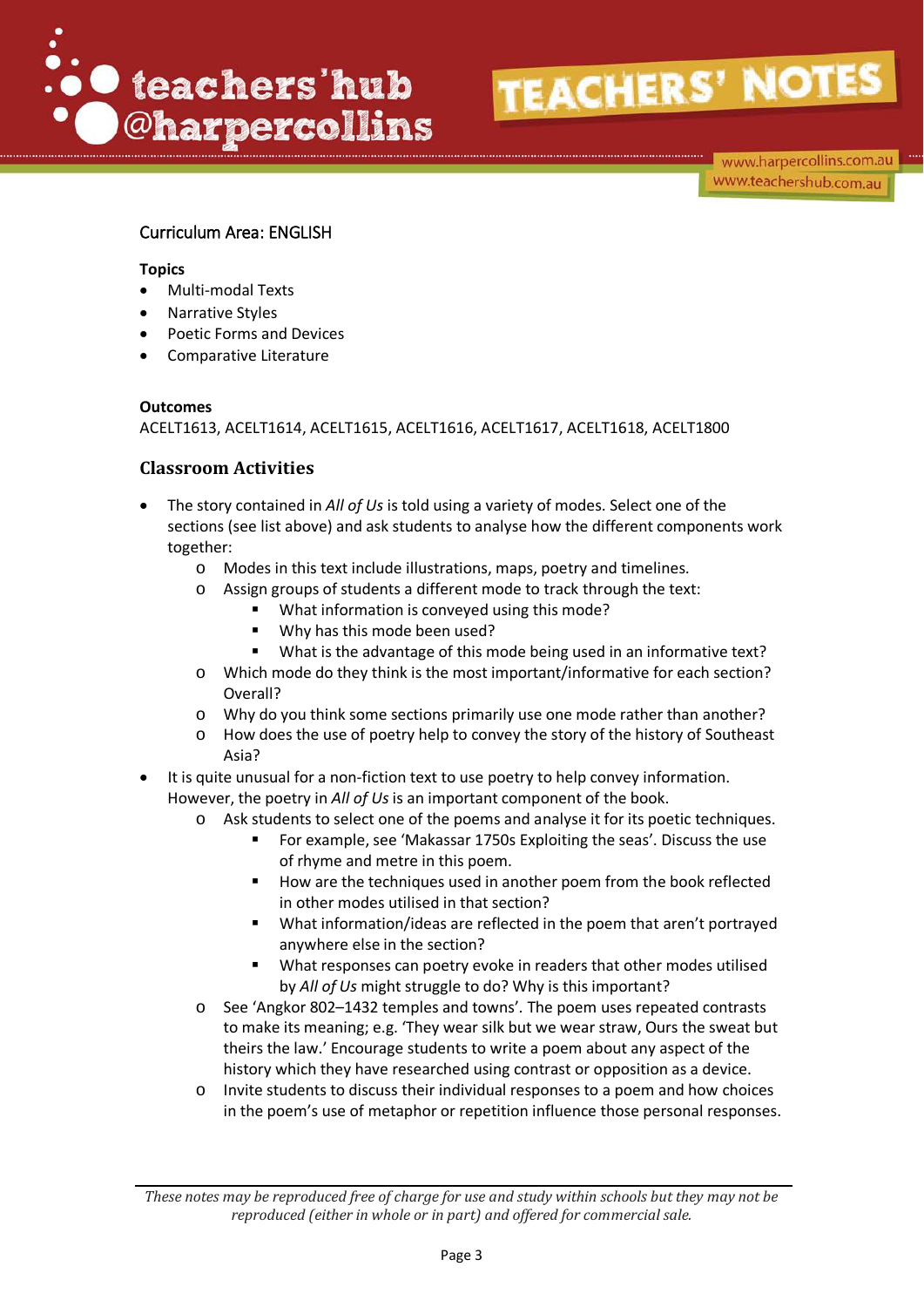

www.harpercollins.com.au www.teachershub.com.au

- Research literature written by or about different Asian cultures. See for example:
	- o 'The Reading Australia Guide to Asian-Australian Literature' *Reading Australia*: [https://readingaustralia.com.au/2017/05/reading-australia-guide-asian](https://readingaustralia.com.au/2017/05/reading-australia-guide-asian-australian-literature/)[australian-literature/](https://readingaustralia.com.au/2017/05/reading-australia-guide-asian-australian-literature/)
	- o Sykes, Helen (2014) 'Texts for the Australian Curriculum: Asia and Australia's Engagement with Asia' *Language Learning Space*: [https://www.lls.edu.au/teacherspace/assets/uploadResources/challenges/PL%2](https://www.lls.edu.au/teacherspace/assets/uploadResources/challenges/PL%20modules/Recommended%20Asian%20titles.pdf) [0modules/Recommended%20Asian%20titles.pdf](https://www.lls.edu.au/teacherspace/assets/uploadResources/challenges/PL%20modules/Recommended%20Asian%20titles.pdf)
	- o Asian-Australian Children's Literature and Publishing Project (AACLPP): <https://www.austlit.edu.au/austlit/page/5960598>
	- o NCACL Cultural Diversity Database *National Centre for Australian Children's Literature*: https://www.ncacl.org.au/resources/databases/welcome-to-the-ncacl-culturaldiversity-database/

#### **Extension**

Jackie French and Mark Wilson's individual works have often focused on history. They have also collaborated on several historical texts. Read some of them and identify links between *All of Us* and any of their other works.

# Curriculum Area: HISTORY

#### **Topics**

- **Religion**
- Lifestyles and Cultures
- Colonial Rule
- Trade Routes and Trading

# **Outcomes**

ACHASSK166, ACHSS2015, ACHHS207, ACHASSK165, ACHHS212

- Almost every section of *All of Us* features a timeline which outlines important events in Southeast Asian history. The importance of these events to Asia and Australia is not always obvious.
	- o Select one or two sections which feature events that students may not know a lot about; e.g. 'Srivijaya  $7<sup>th</sup>$  to  $13<sup>th</sup>$  centuries: Loyalty to the Buddha and the ruler' or 'Massive Monuments 8<sup>th</sup> to 16<sup>th</sup> centuries'.
	- o Break students up into small groups and give each group one event from the timeline/s in that section/s.

*These notes may be reproduced free of charge for use and study within schools but they may not be reproduced (either in whole or in part) and offered for commercial sale.*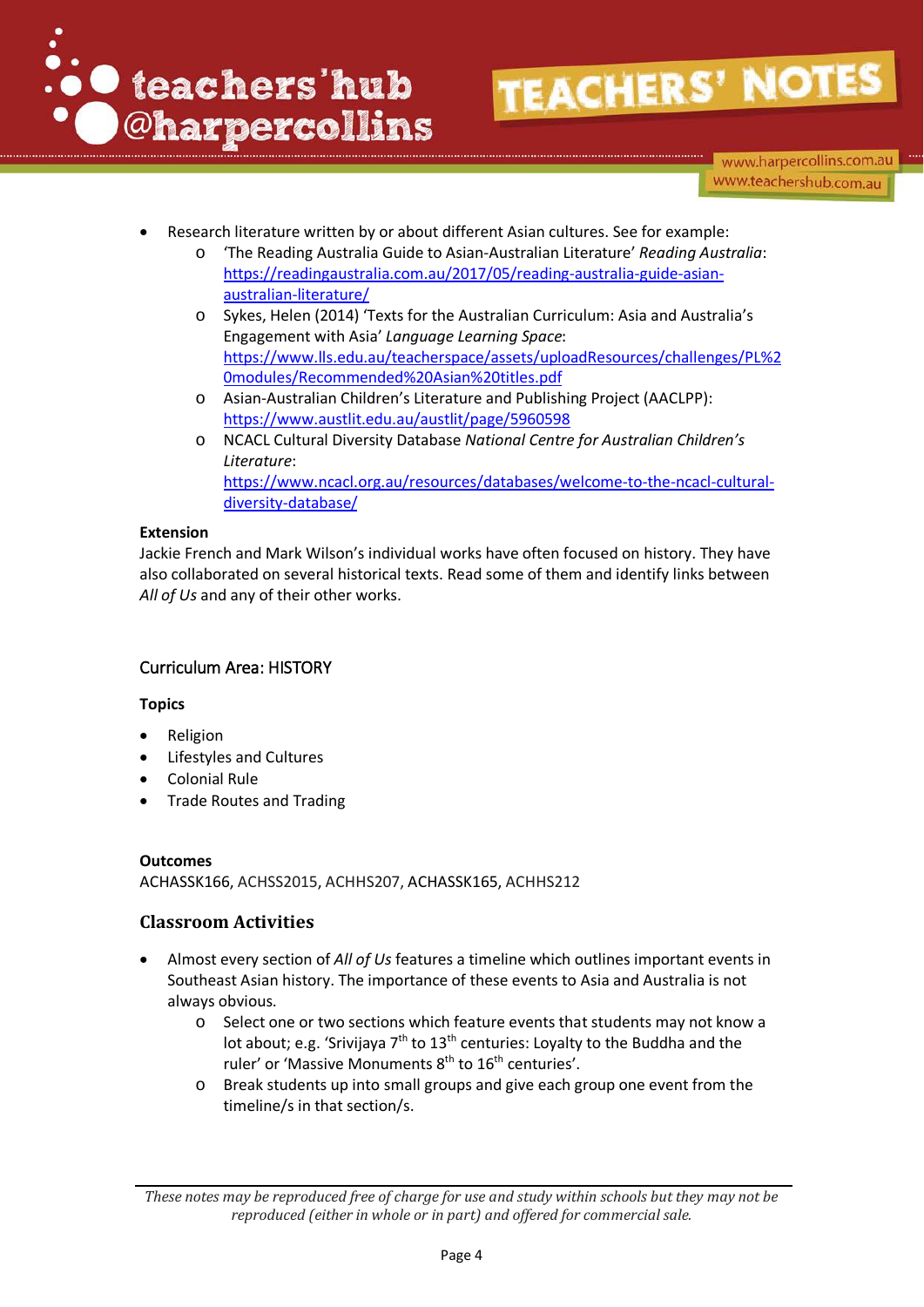

www.harpercollins.com.au www.teachershub.com.au

- o Students are to research that event and prepare a 3-minute presentation which outlines: the key points of the event; one primary and one secondary source they found; and why this event is of ongoing significance.
- o After each group presents, conduct a debate/discussion about which event they think is the most important to Australia.
- The impact of trade features in several sections of *All of Us*.
	- Identify the 2 sections where trade is one of the most important features.
		- How is the importance of trade emphasised on these pages?
	- o Why are trade routes and increasing trade an important part of the history of Southeast Asia?
		- **Which goods do people bring in that change the lives of the people of** this region?
		- **Which goods do Europeans discover in Southeast Asia that they send** back to Europe?
		- What else is brought, along with goods, that affects people in an ongoing way?
	- Some of the most important and influential organisations in the world from the early  $17<sup>th</sup>$  century through to the late  $19<sup>th</sup>$  century were trading companies. These include the British East India Company and the Dutch United East India Company (see section 'Melaka 1400s–1600s: Europeans come and go'). Ask students to research the history of one of these organisations and explain the importance and influence that they had.
- Today, Indonesia has the largest Islamic population in the world, and Malaysia also has a significant Muslim population. During students' study of trade and trade routes, they should have discovered that the spread of new religions was one of the most important impacts of increasing trade routes.
	- o Ask students to read all the timelines in *All of Us* from 'Melaka Straits Always linking East and West' to 'Steaming Ahead 19<sup>th</sup> century' and write down all of the events that reflect the spread of Islam across Southeast Asia.
	- o Students should then create their own timeline of 'Islam comes to Southeast Asia'.
	- o Using this timeline, and their own research, students should then map the history of Islam in this region.
- In the poem that features in 'Bangkok 1800s onwards: Thailand enjoys its festivals and freedoms', the lines 'Roasted termites mixed with rice, Fried fish flakes with turmeric spice (Elephants don't think they're nice). Food like music, sweet with sour, Salt with bitter, none too loud, Basils, mints and peppercorns.' emphasise the importance of food to the study of history.
	- o Ask students to make a list of every food that is mentioned or shown.
		- What is the most unusual food they can find?
	- o Why is food important to understanding different cultures?
	- o Which foods were brought to Southeast Asia through trade?
	- o Which foods were discovered by Europeans through their trade with Southeast Asia?

*These notes may be reproduced free of charge for use and study within schools but they may not be reproduced (either in whole or in part) and offered for commercial sale.*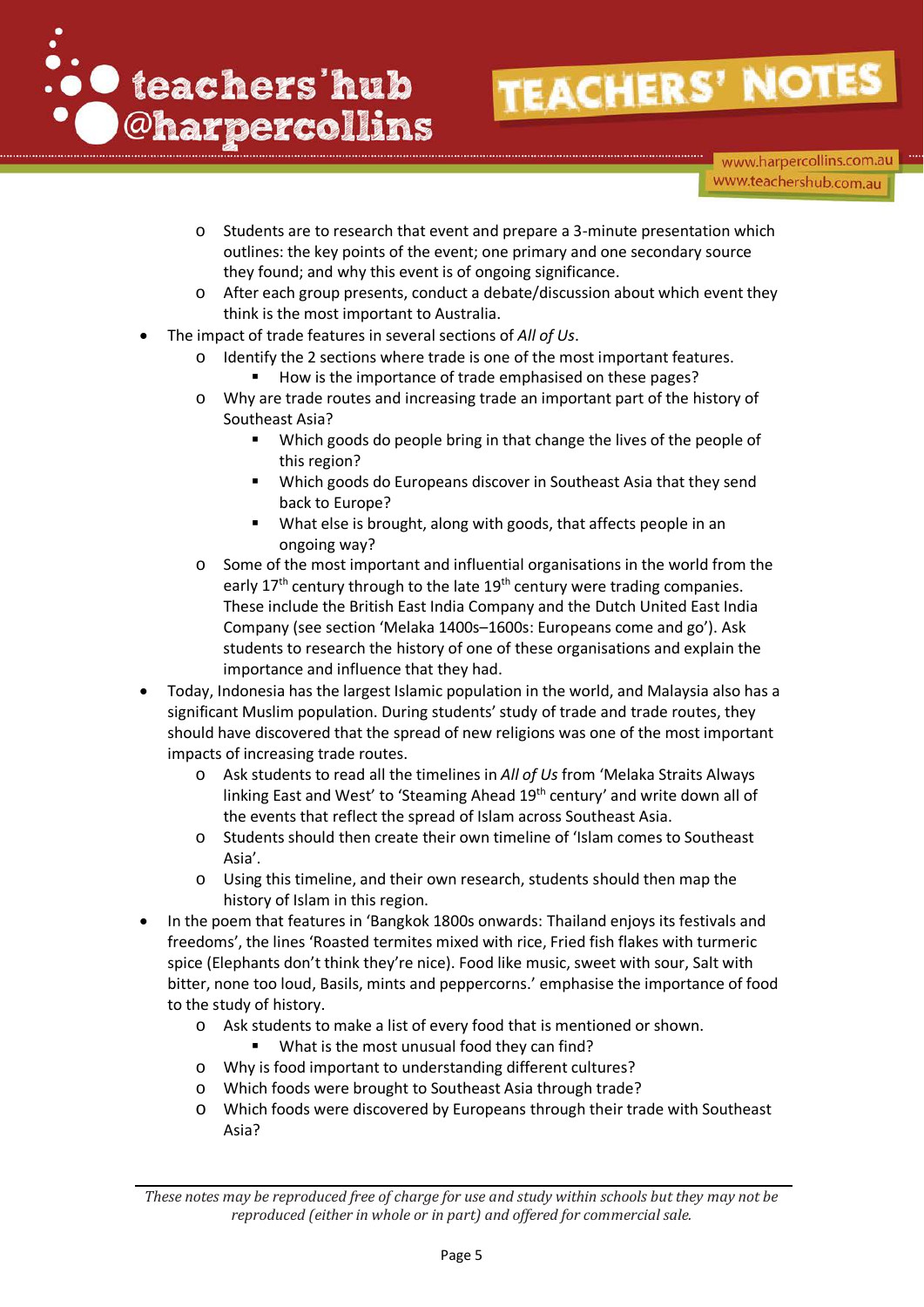

www.harpercollins.com.au www.teachershub.com.au

# Curriculum Area: GEOGRAPHY

#### **Topics**

- Gondwanaland
- Climate Patterns and Changes
- **Migration**
- Maps and Mapping

#### **Outcomes**

ACHASSK138, ACHASSK165, ACHGK038, ACHGS047, ACHGS048

- Gondwanaland is the name of the supercontinent that incorporated the land masses that today form much of Asia and the southern hemisphere.
	- o Research the history of Gondwanaland and the processes that led to the formation of the continents and islands we know today.
	- o In the first section of *All of Us,* we can see Gondwanaland breaking up and becoming more like the islands and countries we know today; Sunda, Wallacea, Sahul and Mungo are all marked. Research these places and identify the parts of the southern hemisphere that they have become.
	- o How was the existence of Gondwanaland 'discovered'?
- In the first section of *All of Us*, students will be able to identify the landmass which becomes Australia. In the southern half of this landmass, the location of 'Mungo' is marked. Lake Mungo is a site of enormous significance to the history of modern humans, both in Australia and across the world. Students should visit 'Lake Mungo for Kids' at<https://www.nma.gov.au/learn/kspace/lake-mungo-45000-years-ago/kids> so that they can find out more information about this globally historic site.
- The timelines of *All of Us* contain much important information that can help students to understand that impact that climate has on the way humans live. An example of this can be found in the section 'Timor-Leste 45,000–5,000 BCE'. On the timeline for this section, the effects of the last ice age and its end are outlined.
	- o What are the effects of the changing climate that Virginia Hooker, who wrote these timelines, outlines?
	- o Describe or draw the way these changes may have affected the humans living through this period.
	- o Research the possible affects that climate change may have on our ocean levels.
	- o How might these changes affect the way that humans live?
- Study the map in the section 'War in Southeast Asia 1941–1945'. Identify the countries under Japanese control in 1942. For each country that you identify on the map, find one **primary** source to support these findings.
- The section 'Steaming Ahead 19<sup>th</sup> Century' shows the impact that technological advances had on migration and trade.
	- o What were these technological advances?
	- o Why did they have such a profound impact on migration and trade?

*These notes may be reproduced free of charge for use and study within schools but they may not be reproduced (either in whole or in part) and offered for commercial sale.*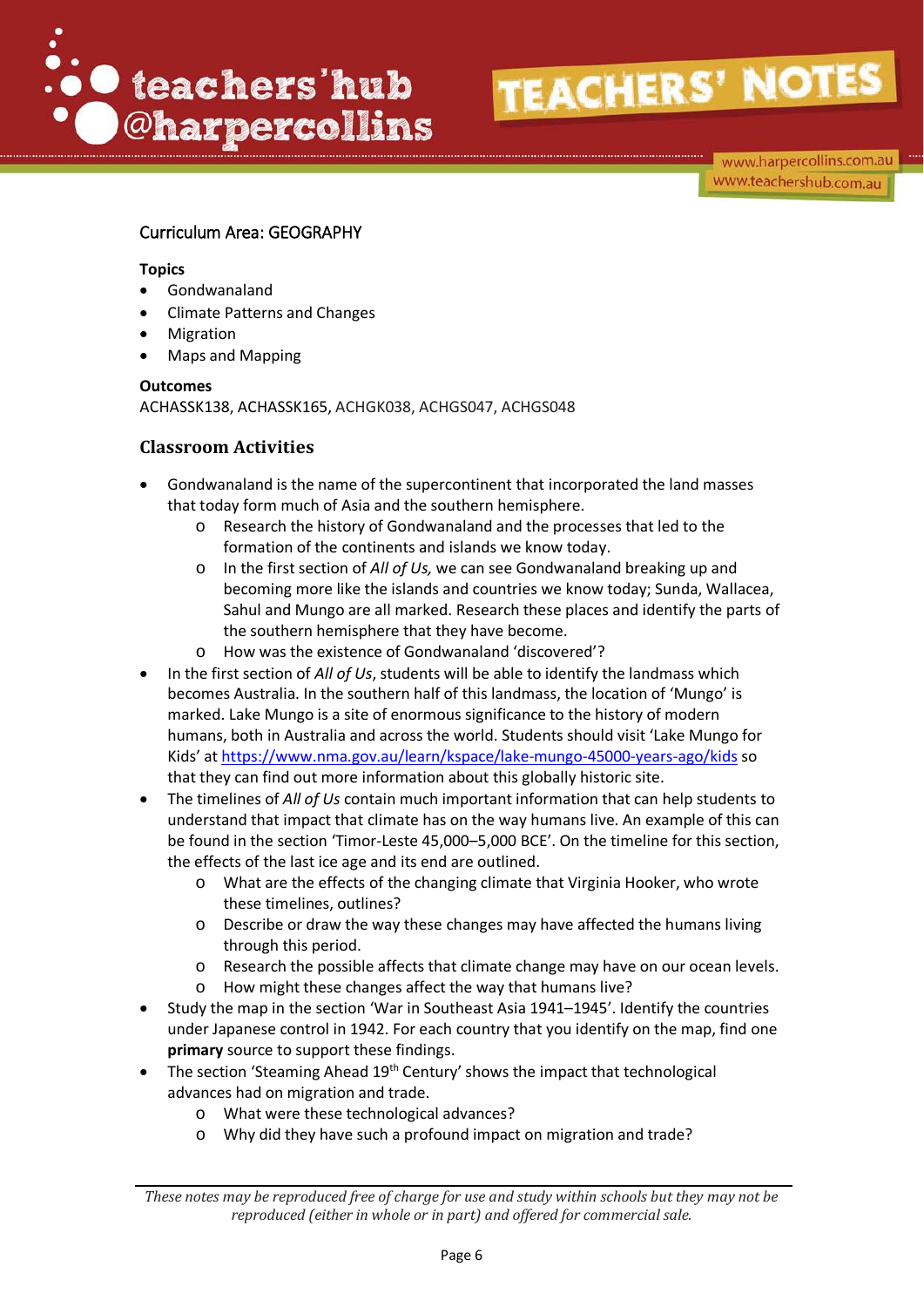

www.harpercollins.com.au www.teachershub.com.au

### Curriculum Area: VISUAL ART

#### **Topics**

- Art Methods and Mediums
- Examining Arts
- Art in Southeast Asian Countries

#### **Outcomes**

ACAVAM114, ACAVAR117, ACAVAM118

- Mark Wilson's illustrations are extremely detailed and form a vital component in the telling of the history of Southeast Asia.
	- o Ask students to identify and explain the methods and mediums he has used (there are notes on the imprint page about this).
	- o Students should then outline the advantages and disadvantages of how he has chosen to illustrate *All of Us*.
	- o Each student should select a different section of the book. After reading the maps, illustrations and timelines, they should plan and compose their own accompanying illustration.
		- **They may choose to use the same/similar methods and mediums as** Mark Wilson, or they may choose others. Students should provide an explanation for their choice.
- Mark Wilson's wonderful illustrations convey much important information on the history, culture and environment of Southeast Asia.
	- o Divide students into small groups and allocate each group a topic to investigate in the illustrations of *All of Us*.
		- Suggested topics:
			- Musical instruments
			- Forms of transport
			- Wildlife
			- Religious practices
			- Hunting implements and tools
			- Food
			- Pastimes or games
			- Clothing
		- Students should identify as many different examples of their topic as they can.
		- Each group should then select three examples of their topic and research how it is portrayed by an artist native to the country it comes from.
		- Are there any differences in the artistic depictions?
		- Does Mark Wilson use the same methods and mediums as the Asian artist? Why might they be different?

*These notes may be reproduced free of charge for use and study within schools but they may not be reproduced (either in whole or in part) and offered for commercial sale.*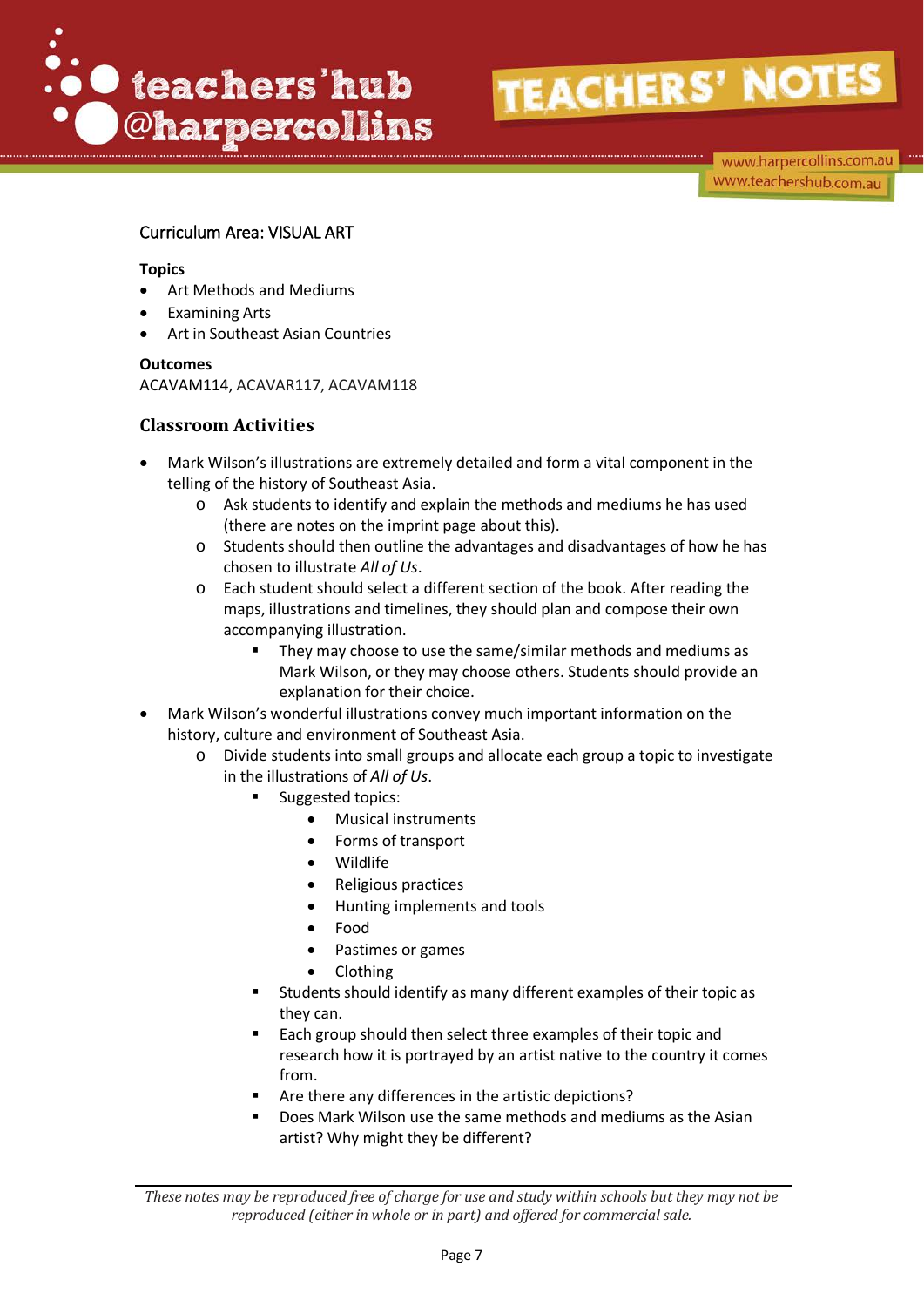

www.harpercollins.com.au www.teachershub.com.au

- Using the same/similar methods and mediums as one of the Asian artists you have discovered, attempt to portray an Australian/modern example of your topic.
- Many sections of the book reflect the art of the countries and cultures that feature on those pages (remind students this include borders and decorations on objects such as musical instruments and pots).
	- o Identify three examples where Mark Wilson has done this.
	- o For each example, explain why you think he has chosen to do this.
	- o What effect does this have on the reader?
	- o Why do you think Wilson has not chosen to do this for every image, or on every page?

#### USEFUL ICT LINKS

#### **Curriculum**

- 'Asia and Australia's Engagement with Asia' *Australian Curriculum*  [https://www.australiancurriculum.edu.au/f-10-curriculum/cross-curriculum](https://www.australiancurriculum.edu.au/f-10-curriculum/cross-curriculum-priorities/asia-and-australia-s-engagement-with-asia/)[priorities/asia-and-australia-s-engagement-with-asia/](https://www.australiancurriculum.edu.au/f-10-curriculum/cross-curriculum-priorities/asia-and-australia-s-engagement-with-asia/)
- *Asia Education Foundation* <http://www.asiaeducation.edu.au/curriculum>
- 'What is an Asia-Focused English curriculum?' *Asia Education Foundation* <http://www.asiaeducation.edu.au/curriculum/english/curriculum>
- 'What is an Asia-Focused History curriculum?' *Asia Education Foundation* http://www.asiaeducation.edu.au/curriculum/history/curriculum
- 'What is an Asia-Focused Geography curriculum?' *Asia Education Foundation* <http://www.asiaeducation.edu.au/curriculum/geography/>
- 'What is an Asia-Focused Arts curriculum?' *Asia Education Foundation* <http://www.asiaeducation.edu.au/curriculum/the-arts/curriculum>

#### **Extension and Further Research**

- Invite students to investigate LiDAR, a technology used in surveying landscapes. See: 'Lidar' *Wikipedia* <https://en.wikipedia.org/wiki/Lidar> What is LiDAR?<https://oceanservice.noaa.gov/facts/lidar.html> Cambodia's vast medieval cities hidden beneath the jungle [https://www.theguardian.com/world/2016/jun/11/lost-city-medieval-discovered](https://www.theguardian.com/world/2016/jun/11/lost-city-medieval-discovered-hidden-beneath-cambodian-jungle)[hidden-beneath-cambodian-jungle](https://www.theguardian.com/world/2016/jun/11/lost-city-medieval-discovered-hidden-beneath-cambodian-jungle)
- Watch the videos included here which show how Gondwanaland evolved: 'Gondwana' *Monash University* [https://www.monash.edu/science/schools/earth-atmosphere](https://www.monash.edu/science/schools/earth-atmosphere-environment/primesci/sci-expo/wildlife-of-gondwana/gondwana)[environment/primesci/sci-expo/wildlife-of-gondwana/gondwana](https://www.monash.edu/science/schools/earth-atmosphere-environment/primesci/sci-expo/wildlife-of-gondwana/gondwana)
- Visit: 'Gondwana' *New World Encyclopedia* <https://www.newworldencyclopedia.org/entry/Gondwana>
- Visit: 'Primary Resources' *Fairtrade Australia New Zealand* <https://fairtrade.com.au/Education/Primary-Resources> for ideas as to how to apply this text to global trade resources within the curriculum.

*These notes may be reproduced free of charge for use and study within schools but they may not be reproduced (either in whole or in part) and offered for commercial sale.*